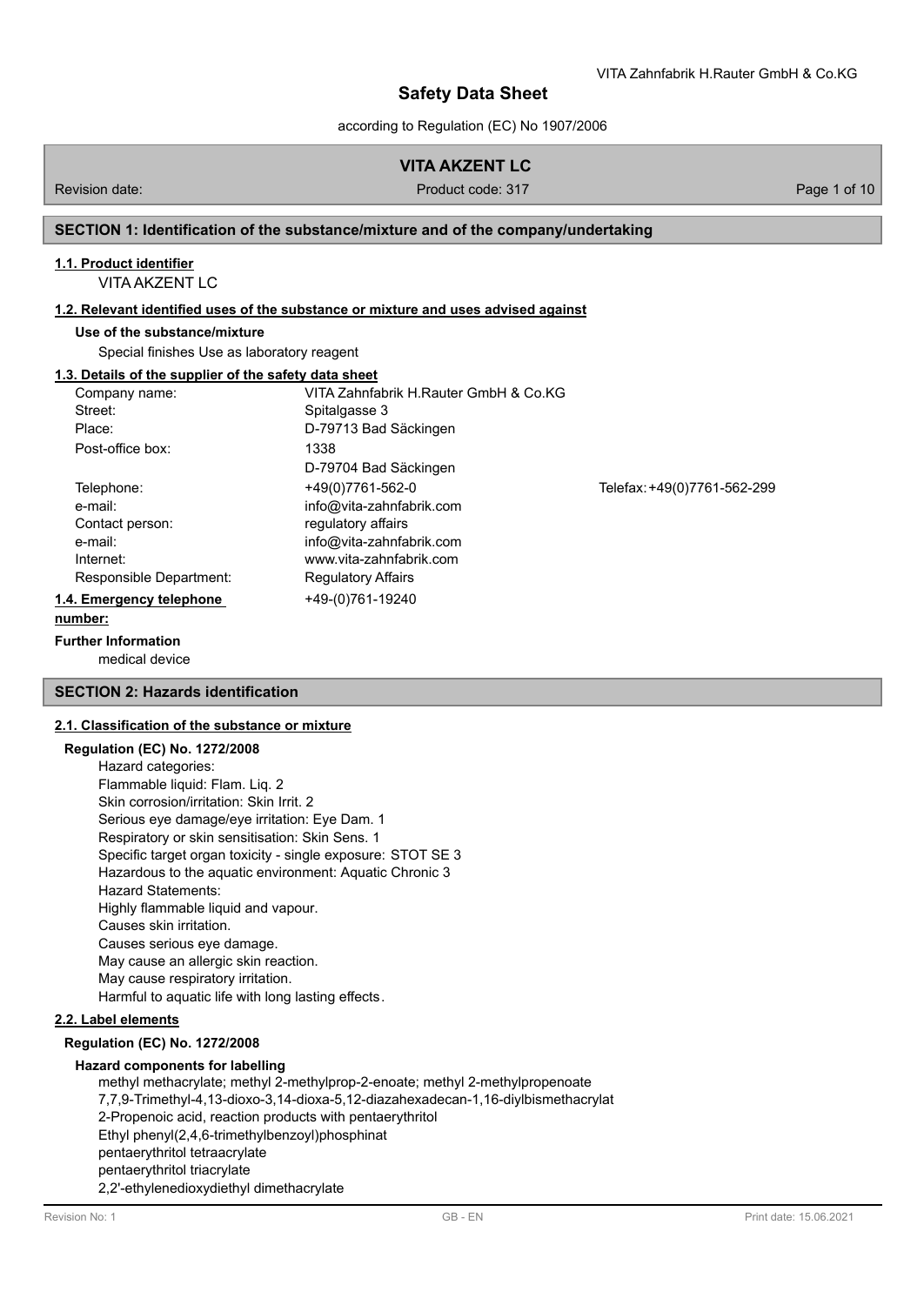according to Regulation (EC) No 1907/2006



## **3.2. Mixtures**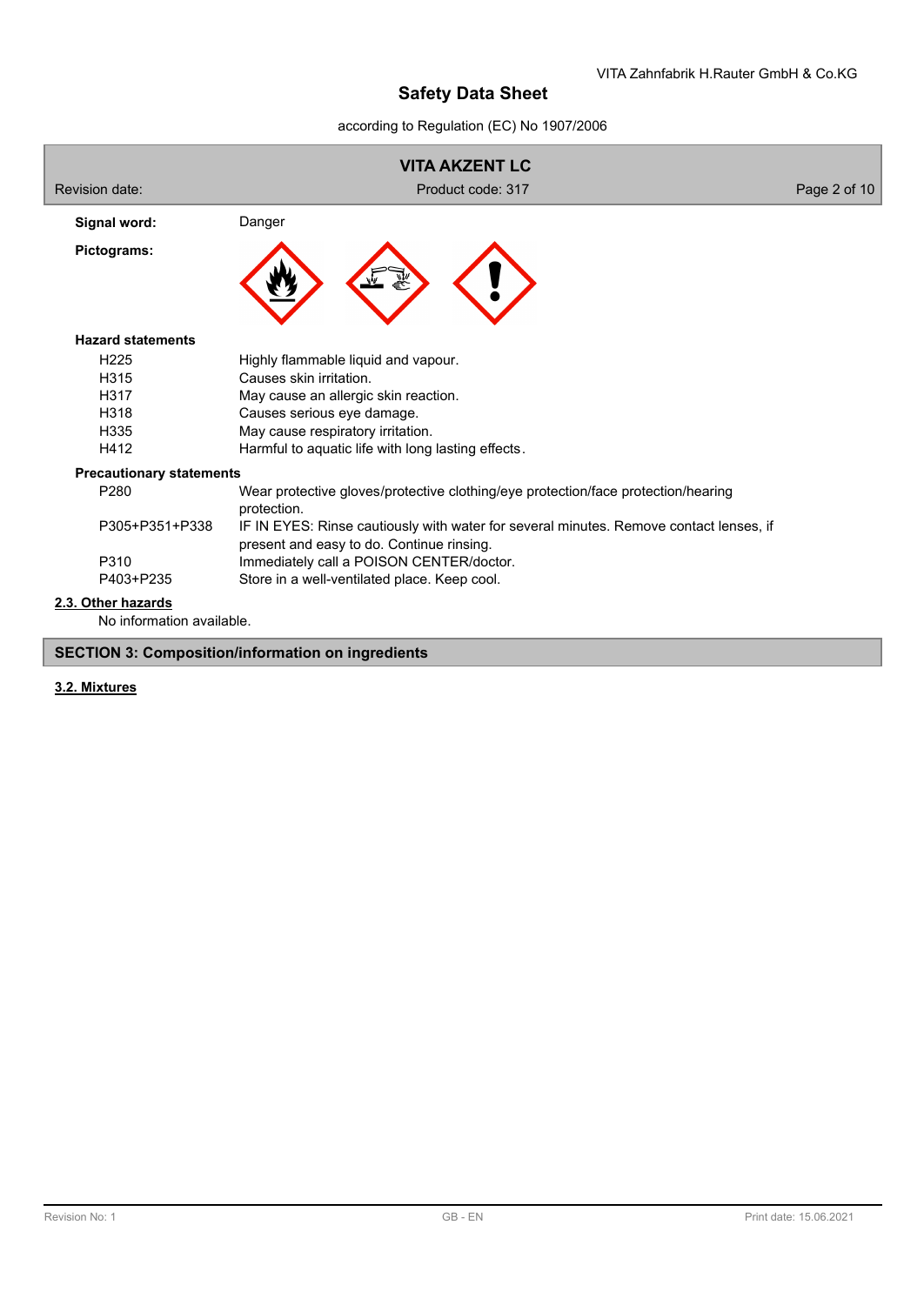according to Regulation (EC) No 1907/2006

## **VITA AKZENT LC**

Revision date: Product code: 317 Product code: 317 Page 3 of 10

## **Hazardous components**

| CAS No       | <b>Chemical name</b>                                                                                                                                                                                                      | Quantity    |
|--------------|---------------------------------------------------------------------------------------------------------------------------------------------------------------------------------------------------------------------------|-------------|
|              | EC No<br><b>REACH No</b><br>Index No                                                                                                                                                                                      |             |
|              | <b>GHS Classification</b>                                                                                                                                                                                                 |             |
| 80-62-6      | methyl methacrylate                                                                                                                                                                                                       | $30 - 35\%$ |
|              | 201-297-1<br>607-035-00-6<br>01-2119452498-28                                                                                                                                                                             |             |
|              | Flam. Lig. 2, Skin Irrit. 2, Skin Sens. 1, STOT SE 3; H225 H315 H317 H335                                                                                                                                                 |             |
|              | Hexamethylene diisocyanate polymer with pentaerytriol reaction products with acrylic acid                                                                                                                                 | $25 - 30%$  |
|              |                                                                                                                                                                                                                           |             |
|              | Skin Irrit. 2, Eye Irrit. 2; H315 H319                                                                                                                                                                                    |             |
| 72869-86-4   | 7,7,9-Trimethyl-4,13-dioxo-3,14-dioxa-5,12-diazahexadecan-1,16-diylbismethacrylat                                                                                                                                         | $5 - 10 \%$ |
|              | 276-957-5<br>01-2120751202-68                                                                                                                                                                                             |             |
|              | Skin Irrit. 2, Eye Irrit. 2, Skin Sens. 1, STOT SE 3; H315 H319 H317 H335                                                                                                                                                 |             |
| 1245638-61-2 | 2-Propenoic acid, reaction products with pentaerythritol                                                                                                                                                                  | $5 - 10%$   |
|              | 01-2119490003-49<br>829-850-6                                                                                                                                                                                             |             |
|              | Acute Tox. 4, Skin Irrit. 2, Eye Dam. 1, Skin Sens. 1, Aquatic Chronic 2; H302 H315 H318 H317<br>H411                                                                                                                     |             |
| 84434-11-7   | Ethyl phenyl(2,4,6-trimethylbenzoyl)phosphinat                                                                                                                                                                            | $1 - 5\%$   |
|              |                                                                                                                                                                                                                           |             |
|              | Skin Sens. 1, Aquatic Chronic 2; H317 H411                                                                                                                                                                                |             |
| 4986-89-4    | pentaerythritol tetraacrylate                                                                                                                                                                                             | $1 - 5\%$   |
|              | 225-644-1<br>607-122-00-9                                                                                                                                                                                                 |             |
|              | Skin Irrit. 2, Eye Irrit. 2, Skin Sens. 1; H315 H319 H317                                                                                                                                                                 |             |
| 3524-68-3    | pentaerythritol triacrylate                                                                                                                                                                                               | $1 - 5\%$   |
|              | 607-110-00-3<br>222-540-8                                                                                                                                                                                                 |             |
|              | Skin Irrit. 2, Eye Irrit. 2, Skin Sens. 1; H315 H319 H317                                                                                                                                                                 |             |
| 109-16-0     | triethylene glycol dimethacrylate                                                                                                                                                                                         | $1 - 5\%$   |
|              | 01-2119969287-21                                                                                                                                                                                                          |             |
|              | Skin Irrit. 2, Eye Irrit. 2, Skin Sens. 1, STOT SE 3; H315 H319 H317 H335                                                                                                                                                 |             |
| 109-16-0     | 2,2'-ethylenedioxydiethyl dimethacrylate                                                                                                                                                                                  | $1 - 5\%$   |
|              | 203-652-6<br>01-2119969287-21                                                                                                                                                                                             |             |
|              | Skin Sens. 1B; H317                                                                                                                                                                                                       |             |
|              | Maleinsäureanhydrid, Telomer mit a-Methylstyrol, Dimer und Styrol, 3-(Dimethylamino)propylimid,<br>Imid mit Polyethylenpolypropylenglykol 2-aminopropyl Me ether, quaternisiert mit 2-<br>[(C10-16-alkyloxy)methyl]oxiran | < 1 %       |
|              |                                                                                                                                                                                                                           |             |
|              | Aquatic Chronic 1; H410                                                                                                                                                                                                   |             |

Full text of H and EUH statements: see section 16.

## **Specific Conc. Limits, M-factors and ATE**

| <b>CAS No</b>          | IEC No                                               | <b>IChemical name</b>                                    | Quantity     |
|------------------------|------------------------------------------------------|----------------------------------------------------------|--------------|
|                        |                                                      | Specific Conc. Limits, M-factors and ATE                 |              |
| 80-62-6                | $1201 - 297 - 1$                                     | methyl methacrylate                                      | $30 - 535$ % |
|                        | $\lambda$ dermal: LD50 = > 5000 mg/kg                |                                                          |              |
| 1245638-61-2 829-850-6 |                                                      | 2-Propenoic acid, reaction products with pentaerythritol | $5 - 10\%$   |
|                        | $\lceil \text{oral: ATE} \rceil = 500 \text{ mg/kg}$ |                                                          |              |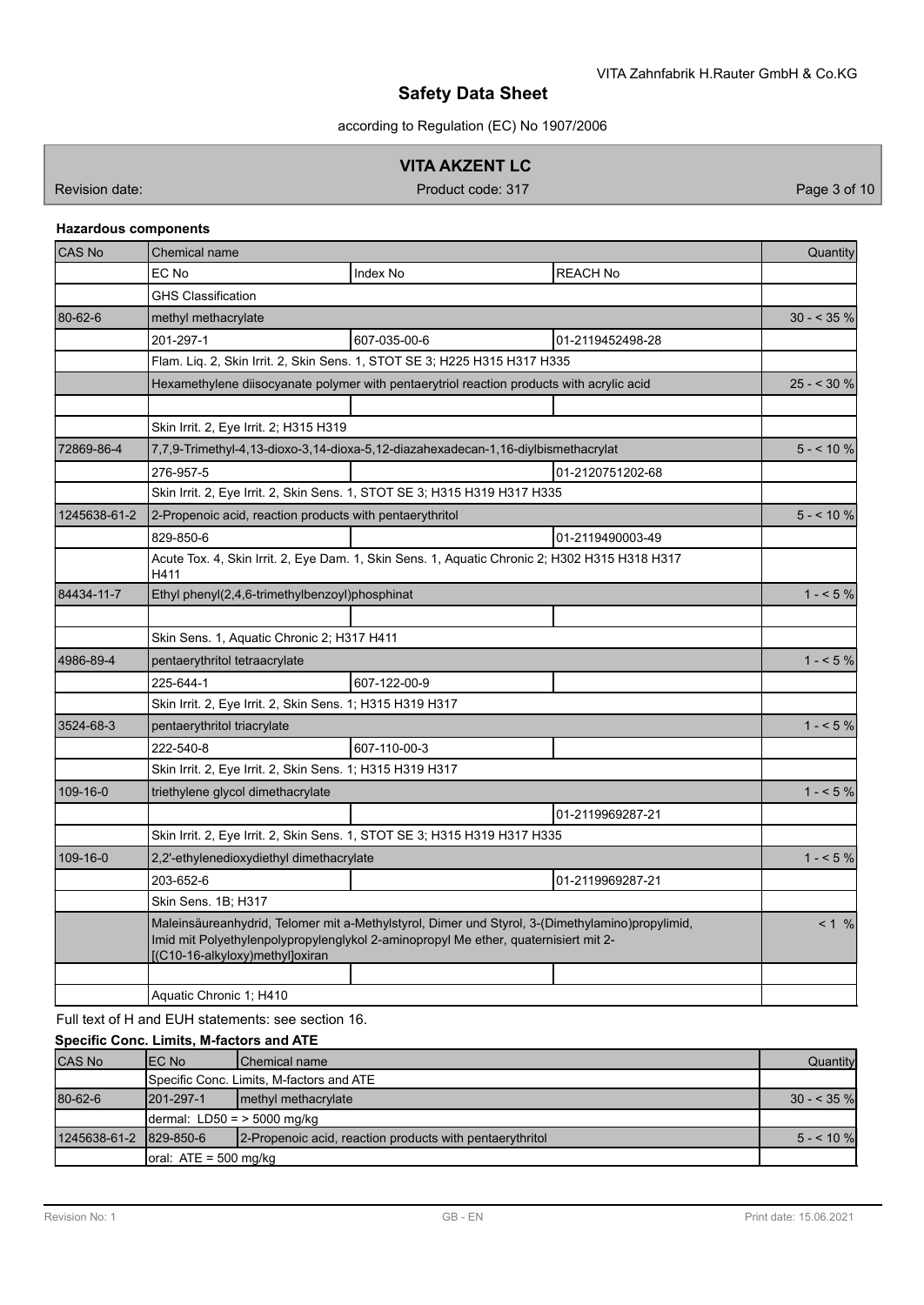according to Regulation (EC) No 1907/2006

## **VITA AKZENT LC**

Revision date: Product code: 317 Page 4 of 10

## **SECTION 4: First aid measures**

#### **4.1. Description of first aid measures**

### **After inhalation**

Provide fresh air. When in doubt or if symptoms are observed, get medical advice.

#### **After contact with skin**

Take off immediately all contaminated clothing and wash it before reuse. After contact with skin, wash immediately with plenty of water and soap. When in doubt or if symptoms are observed, get medical advice.

#### **After contact with eyes**

In case of contact with eyes flush immediately with plenty of flowing water for 10 to 15 minutes holding eyelids apart and consult an ophthalmologist. When in doubt or if symptoms are observed, get medical advice.

#### **After ingestion**

Rinse mouth immediately and drink plenty of water. IF SWALLOWED: rinse mouth. Do NOT induce vomiting. When in doubt or if symptoms are observed, get medical advice.

## **4.2. Most important symptoms and effects, both acute and delayed**

No information available.

**4.3. Indication of any immediate medical attention and special treatment needed**

Treat symptomatically.

## **SECTION 5: Firefighting measures**

#### **5.1. Extinguishing media**

#### **Suitable extinguishing media**

Water spray jet, Carbon dioxide (CO2), Foam, Extinguishing powder.

## **5.2. Special hazards arising from the substance or mixture**

Highly flammable. Vapours can form explosive mixtures with air.

#### **5.3. Advice for firefighters**

Wear a self-contained breathing apparatus and chemical protective clothing. Full protection suit.

#### **Additional information**

Use water spray jet to protect personnel and to cool endangered containers. Suppress gases/vapours/mists with water spray jet. Collect contaminated fire extinguishing water separately. Do not allow entering drains or surface water.

## **SECTION 6: Accidental release measures**

#### **6.1. Personal precautions, protective equipment and emergency procedures**

#### **General measures**

Remove all sources of ignition. Do not breathe gas/fumes/vapour/spray. Avoid contact with skin, eyes and clothes. Use personal protection equipment.

#### **6.2. Environmental precautions**

Do not allow uncontrolled discharge of product into the environment. Danger of explosion

### **6.3. Methods and material for containment and cleaning up**

#### **Other information**

Absorb with liquid-binding material (sand, diatomaceous earth, acid- or universal binding agents). Treat the recovered material as prescribed in the section on waste disposal.

#### **6.4. Reference to other sections**

Safe handling: see section 7 Personal protection equipment: see section 8 Disposal: see section 13

## **SECTION 7: Handling and storage**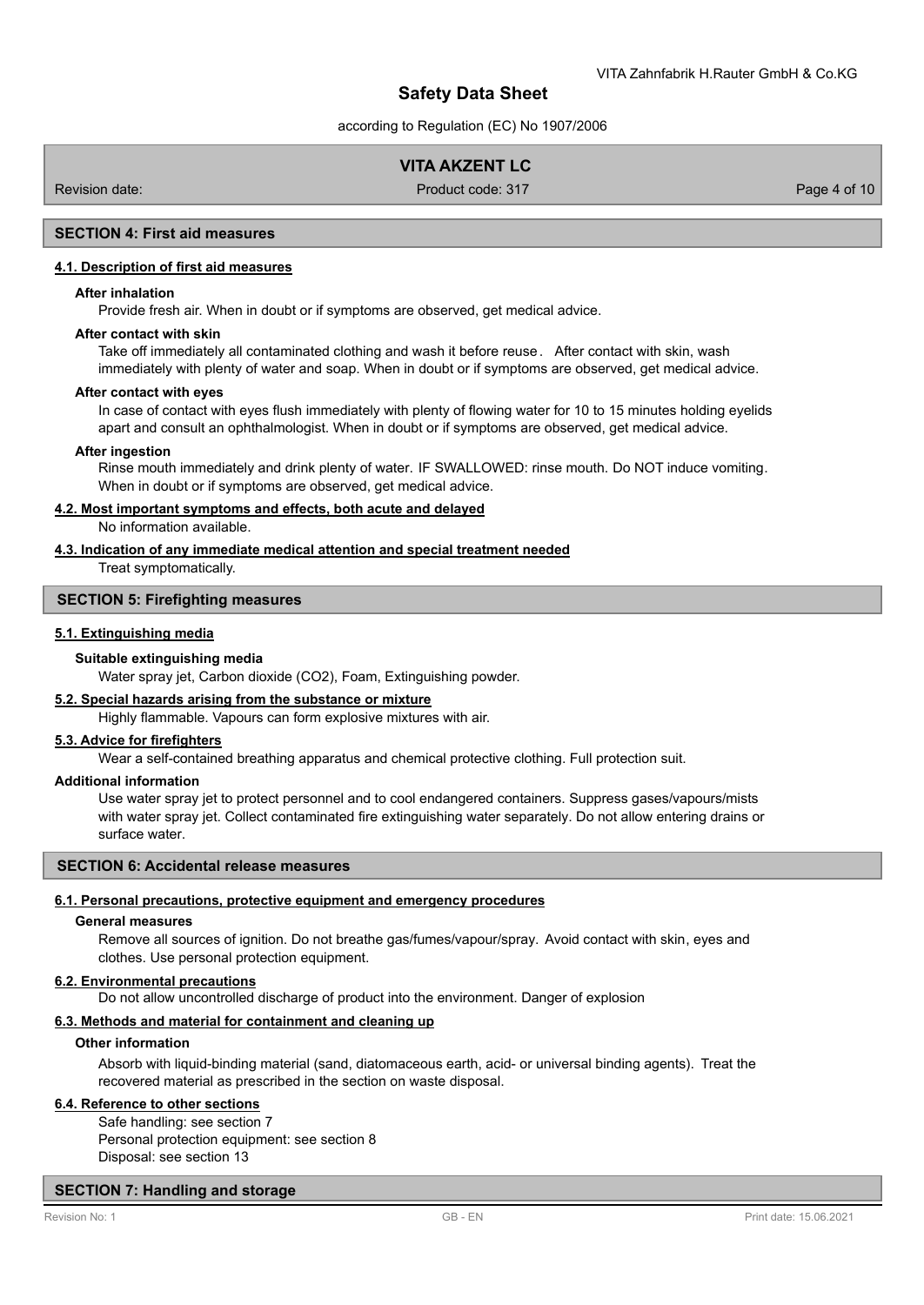according to Regulation (EC) No 1907/2006

## **VITA AKZENT LC**

Revision date: Product code: 317 Page 5 of 10

### **7.1. Precautions for safe handling**

#### **Advice on safe handling**

If handled uncovered, arrangements with local exhaust ventilation have to be used. Do not breathe gas/fumes/vapour/spray.

### **Advice on protection against fire and explosion**

Keep away from sources of ignition - No smoking. Take precautionary measures against static discharges. Vapours can form explosive mixtures with air.

#### **7.2. Conditions for safe storage, including any incompatibilities**

#### **Requirements for storage rooms and vessels**

Keep container tightly closed. Keep locked up. Store in a place accessible by authorized persons only. Provide adequate ventilation as well as local exhaustion at critical locations. Keep in a cool, well-ventilated place. Keep away from heat, hot surfaces, sparks, open flames and other ignition sources. No smoking.

### **Hints on joint storage**

Do not store together with: Oxidizing agent. Pyrophoric or self-heating substances.

## **7.3. Specific end use(s)**

Use as laboratory reagent

#### **SECTION 8: Exposure controls/personal protection**

#### **8.1. Control parameters**

#### **Exposure limits (EH40)**

| l CAS No | Substance            | ppm  | mg/m <sup>3</sup> | fibres/ml | Category      | Origin     |
|----------|----------------------|------|-------------------|-----------|---------------|------------|
| 80-62-6  | Methyl methacrylate, | 50I  | 208               |           | TWA (8 h)     | <b>WEL</b> |
|          |                      | 100I | 416l              |           | STEL (15 min) | <b>WEL</b> |

#### **8.2. Exposure controls**



#### **Appropriate engineering controls**

If handled uncovered, arrangements with local exhaust ventilation have to be used. Do not breathe gas/fumes/vapour/spray.

#### **Protective and hygiene measures**

Remove contaminated, saturated clothing immediately. Draw up and observe skin protection programme. Wash hands and face before breaks and after work and take a shower if necessary . When using do not eat or drink.

#### **Eye/face protection**

Suitable eye protection: goggles.

### **Hand protection**

When handling with chemical substances, protective gloves must be worn with the CE-label including the four control digits. The quality of the protective gloves resistant to chemicals must be chosen as a function of the specific working place concentration and quantity of hazardous substances. For special purposes, it is recommended to check the resistance to chemicals of the protective gloves mentioned above together with the supplier of these gloves. Recommended glove articles KCL Butyl Breakthrough time: 60 min Butyl caoutchouc (butyl rubber) / Breakthrough time: 8 min

#### **Skin protection**

Wear suitable protective clothing.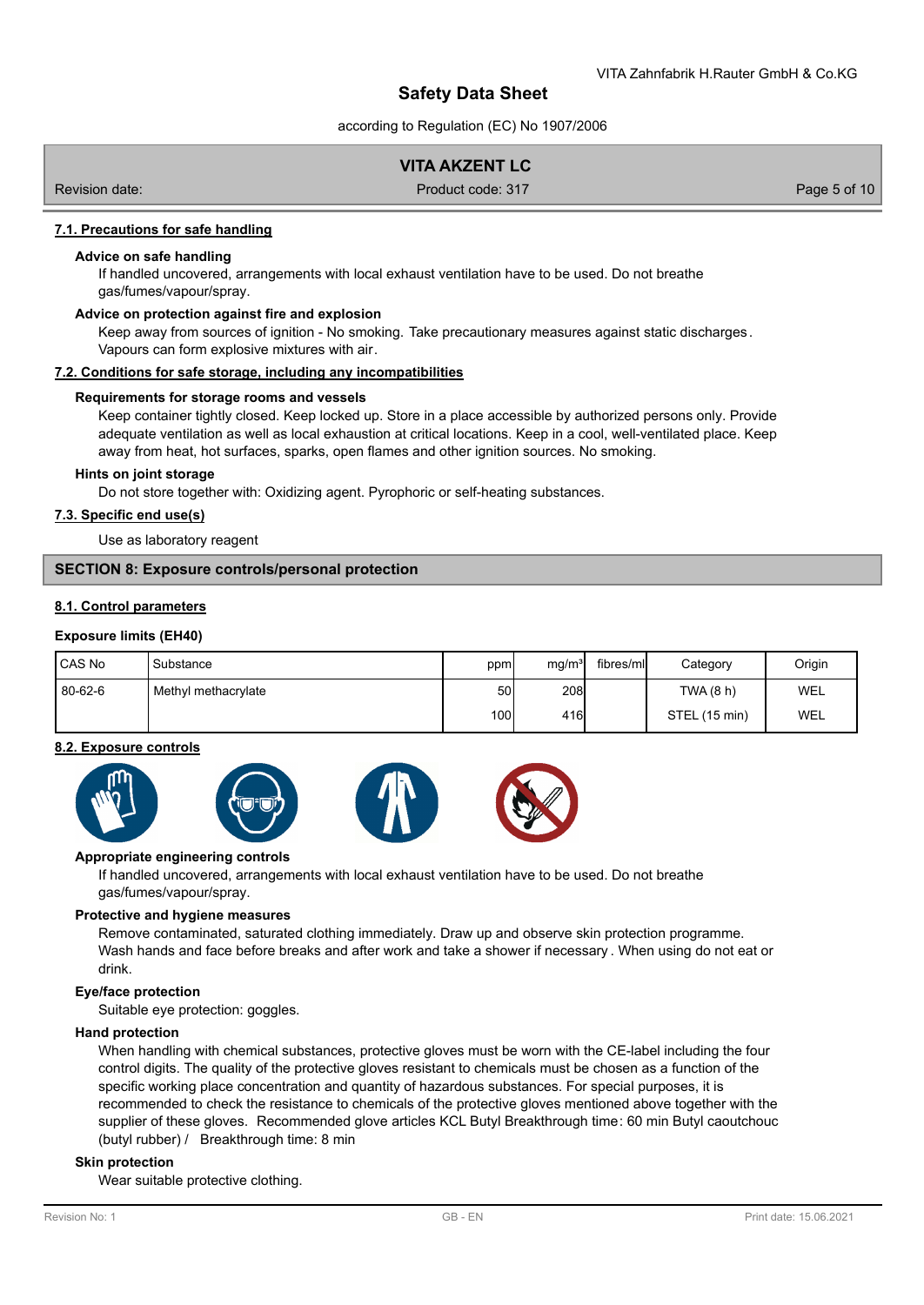according to Regulation (EC) No 1907/2006

## **VITA AKZENT LC**

Revision date: Product code: 317 Product code: 317

## **Respiratory protection**

In case of inadequate ventilation wear respiratory protection. Provide adequate ventilation as well as local exhaustion at critical locations.

## **SECTION 9: Physical and chemical properties**

## **9.1. Information on basic physical and chemical properties**

| Physical state:<br>Colour:                                                                    | Liquid                                                                                                 |
|-----------------------------------------------------------------------------------------------|--------------------------------------------------------------------------------------------------------|
| pH-Value:                                                                                     | not determined                                                                                         |
| Changes in the physical state<br>Melting point:<br>Boiling point or initial boiling point and | not determined<br>101 °C                                                                               |
| boiling range:                                                                                |                                                                                                        |
| Flash point:                                                                                  | 10 °C                                                                                                  |
| <b>Flammability</b><br>Solid/liquid:<br>Gas:                                                  | not applicable<br>not applicable                                                                       |
| Lower explosion limits:<br>Upper explosion limits:                                            | 2,1 vol. %<br>12,5 vol. %                                                                              |
| <b>Self-ignition temperature</b><br>Solid:<br>Gas:                                            | not applicable<br>not applicable                                                                       |
| Decomposition temperature:                                                                    | not determined                                                                                         |
| <b>Oxidizing properties</b><br>Not oxidising.                                                 |                                                                                                        |
| Vapour pressure:                                                                              | not determined                                                                                         |
| Density (at 20 $°C$ ):                                                                        | 1,13 $q/cm3$                                                                                           |
| Water solubility:                                                                             | The study does not need to be conducted<br>because the substance is known to be<br>insoluble in water. |
| Solubility in other solvents<br>not determined                                                |                                                                                                        |
| Partition coefficient n-octanol/water:                                                        | not determined                                                                                         |
| Relative vapour density:                                                                      | not determined                                                                                         |
| Evaporation rate:                                                                             | not determined                                                                                         |
| 9.2. Other information                                                                        |                                                                                                        |
| Solid content:                                                                                | not determined                                                                                         |

## **SECTION 10: Stability and reactivity**

## **10.1. Reactivity**

Highly flammable.

# **10.2. Chemical stability**

The product is stable under storage at normal ambient temperatures.

### **10.3. Possibility of hazardous reactions**

No known hazardous reactions.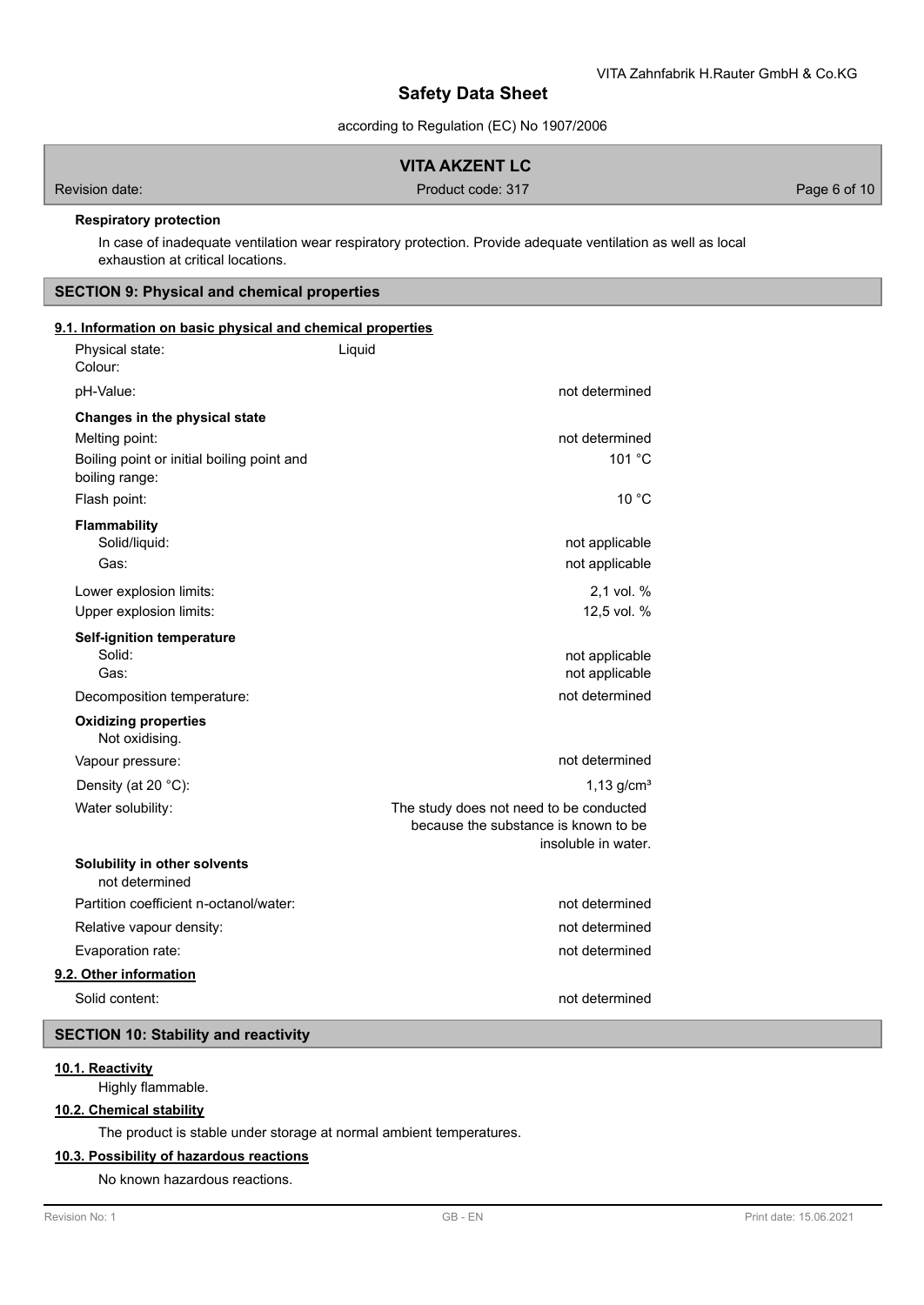according to Regulation (EC) No 1907/2006

## **VITA AKZENT LC**

Revision date: Product code: 317 Page 7 of 10

## **10.4. Conditions to avoid**

Keep away from sources of heat (e.g. hot surfaces), sparks and open flames. Vapours can form explosive mixtures with air.

## **10.5. Incompatible materials**

No information available.

## **10.6. Hazardous decomposition products**

No known hazardous decomposition products.

### **SECTION 11: Toxicological information**

## **11.1. Information on hazard classes as defined in Regulation (EC) No 1272/2008**

### **Acute toxicity**

| CAS No            | Chemical name                                            |                            |                |        |        |
|-------------------|----------------------------------------------------------|----------------------------|----------------|--------|--------|
|                   | Exposure route                                           | IDose                      | <b>Species</b> | Source | Method |
| 80-62-6           | methyl methacrylate                                      |                            |                |        |        |
|                   | dermal                                                   | > 5000<br>LD50<br>mg/kg    |                |        |        |
| 1245638-61-<br> 2 | 2-Propenoic acid, reaction products with pentaerythritol |                            |                |        |        |
|                   | oral                                                     | <b>ATE</b><br>500<br>mg/kg |                |        |        |

#### **Additional information on tests**

The mixture is classified as hazardous according to regulation (EC) No 1272/2008 [CLP].

### **SECTION 12: Ecological information**

#### **12.1. Toxicity**

Harmful to aquatic organisms, may cause long-term adverse effects in the aquatic environment.

#### **12.2. Persistence and degradability**

The product has not been tested.

#### **12.3. Bioaccumulative potential**

The product has not been tested.

# **12.4. Mobility in soil**

The product has not been tested.

#### **12.5. Results of PBT and vPvB assessment**

The product has not been tested.

#### **12.7. Other adverse effects**

No information available.

#### **Further information**

Do not allow to enter into surface water or drains. Do not allow to enter into soil/subsoil.

## **SECTION 13: Disposal considerations**

#### **13.1. Waste treatment methods**

### **Disposal recommendations**

Do not allow to enter into surface water or drains. Do not allow to enter into soil/subsoil. Dispose of waste according to applicable legislation.

## **Contaminated packaging**

Handle contaminated packages in the same way as the substance itself.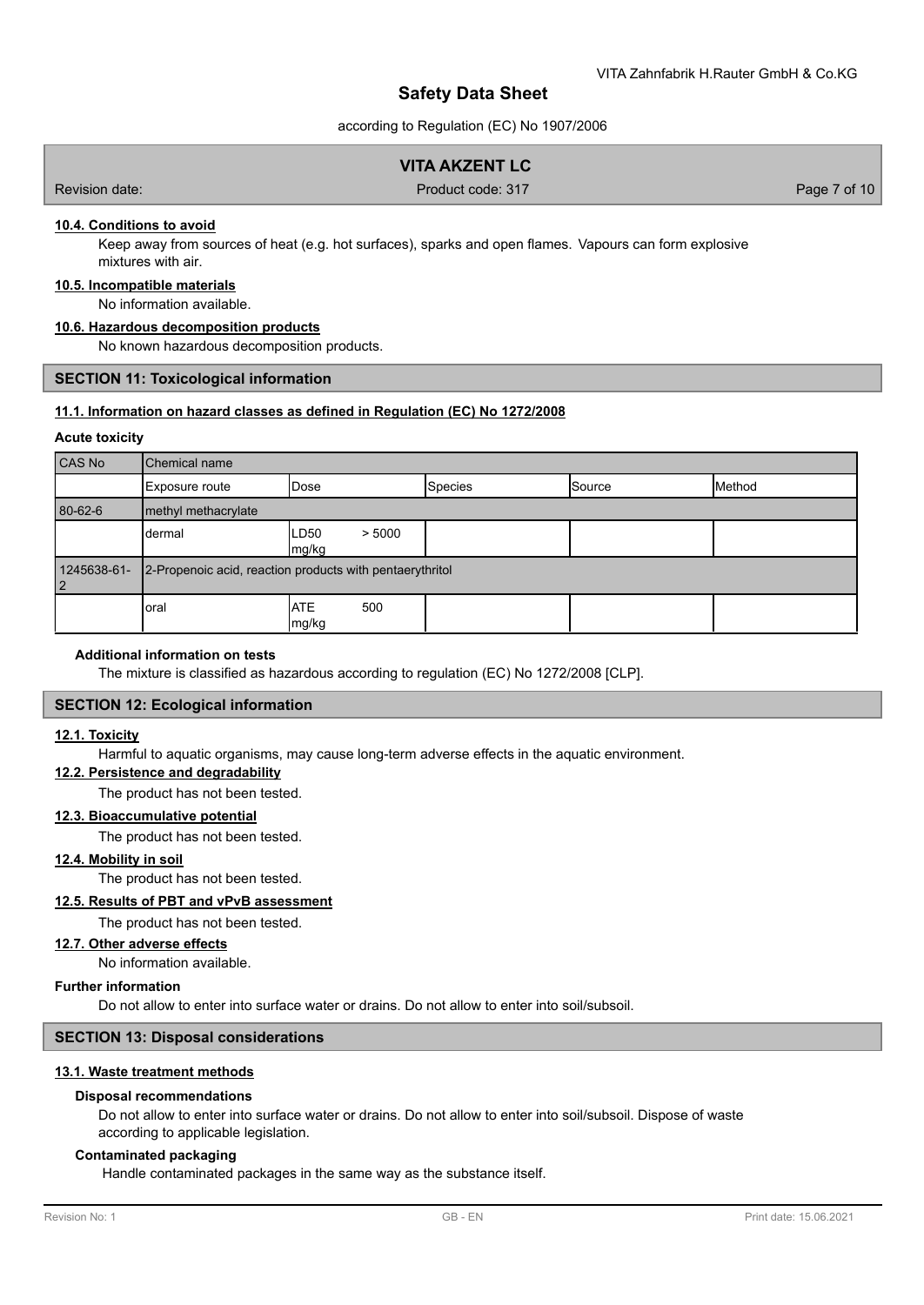according to Regulation (EC) No 1907/2006

| VITA AKZENT LC |  |
|----------------|--|
|----------------|--|

Revision date: Product code: 317 Product code: 317 Page 8 of 10

# **SECTION 14: Transport information**

| Land transport (ADR/RID)               |                                                                                                                                                                                                          |
|----------------------------------------|----------------------------------------------------------------------------------------------------------------------------------------------------------------------------------------------------------|
| 14.1. UN number:                       | <b>UN 1993</b>                                                                                                                                                                                           |
| 14.2. UN proper shipping name:         | FLAMMABLE LIQUID, N.O.S. (methyl methacrylate; methyl<br>2-methylprop-2-enoate; methyl 2-methylpropenoate; Hexamethylene<br>diisocyanate polymer with pentaerytriol reaction products with acrylic acid) |
| 14.3. Transport hazard class(es):      | 3                                                                                                                                                                                                        |
| 14.4. Packing group:                   | Ш                                                                                                                                                                                                        |
| Hazard label:                          | 3                                                                                                                                                                                                        |
|                                        |                                                                                                                                                                                                          |
| Classification code:                   | F1                                                                                                                                                                                                       |
| <b>Special Provisions:</b>             | 274 601 640D                                                                                                                                                                                             |
| Limited quantity:                      | 1 L                                                                                                                                                                                                      |
| Excepted quantity:                     | E <sub>2</sub>                                                                                                                                                                                           |
| Transport category:                    | $\overline{2}$                                                                                                                                                                                           |
| Hazard No:<br>Tunnel restriction code: | 33                                                                                                                                                                                                       |
|                                        | D/E                                                                                                                                                                                                      |
| Inland waterways transport (ADN)       |                                                                                                                                                                                                          |
| 14.1. UN number:                       | <b>UN 1993</b>                                                                                                                                                                                           |
| 14.2. UN proper shipping name:         | FLAMMABLE LIQUID, N.O.S. (methyl methacrylate; methyl<br>2-methylprop-2-enoate; methyl 2-methylpropenoate; Hexamethylene<br>diisocyanate polymer with pentaerytriol reaction products with acrylic acid) |
| 14.3. Transport hazard class(es):      | 3                                                                                                                                                                                                        |
| 14.4. Packing group:                   | $\mathbf{I}$                                                                                                                                                                                             |
| Hazard label:                          | 3                                                                                                                                                                                                        |
|                                        |                                                                                                                                                                                                          |
| Classification code:                   | F <sub>1</sub>                                                                                                                                                                                           |
| <b>Special Provisions:</b>             | 274 601 640D                                                                                                                                                                                             |
| Limited quantity:                      | 1 <sub>L</sub>                                                                                                                                                                                           |
| Excepted quantity:                     | E <sub>2</sub>                                                                                                                                                                                           |
| <b>Marine transport (IMDG)</b>         |                                                                                                                                                                                                          |
| 14.1. UN number:                       | <b>UN 1993</b>                                                                                                                                                                                           |
| 14.2. UN proper shipping name:         | FLAMMABLE LIQUID, N.O.S. (methyl methacrylate; methyl<br>2-methylprop-2-enoate; methyl 2-methylpropenoate; urethanacrylat<br>oligomer)                                                                   |
| 14.3. Transport hazard class(es):      | 3                                                                                                                                                                                                        |
| 14.4. Packing group:                   | Ш                                                                                                                                                                                                        |
| Hazard label:                          | 3                                                                                                                                                                                                        |
|                                        |                                                                                                                                                                                                          |
| <b>Special Provisions:</b>             | 274                                                                                                                                                                                                      |
| Limited quantity:                      | 1 <sub>L</sub>                                                                                                                                                                                           |
|                                        |                                                                                                                                                                                                          |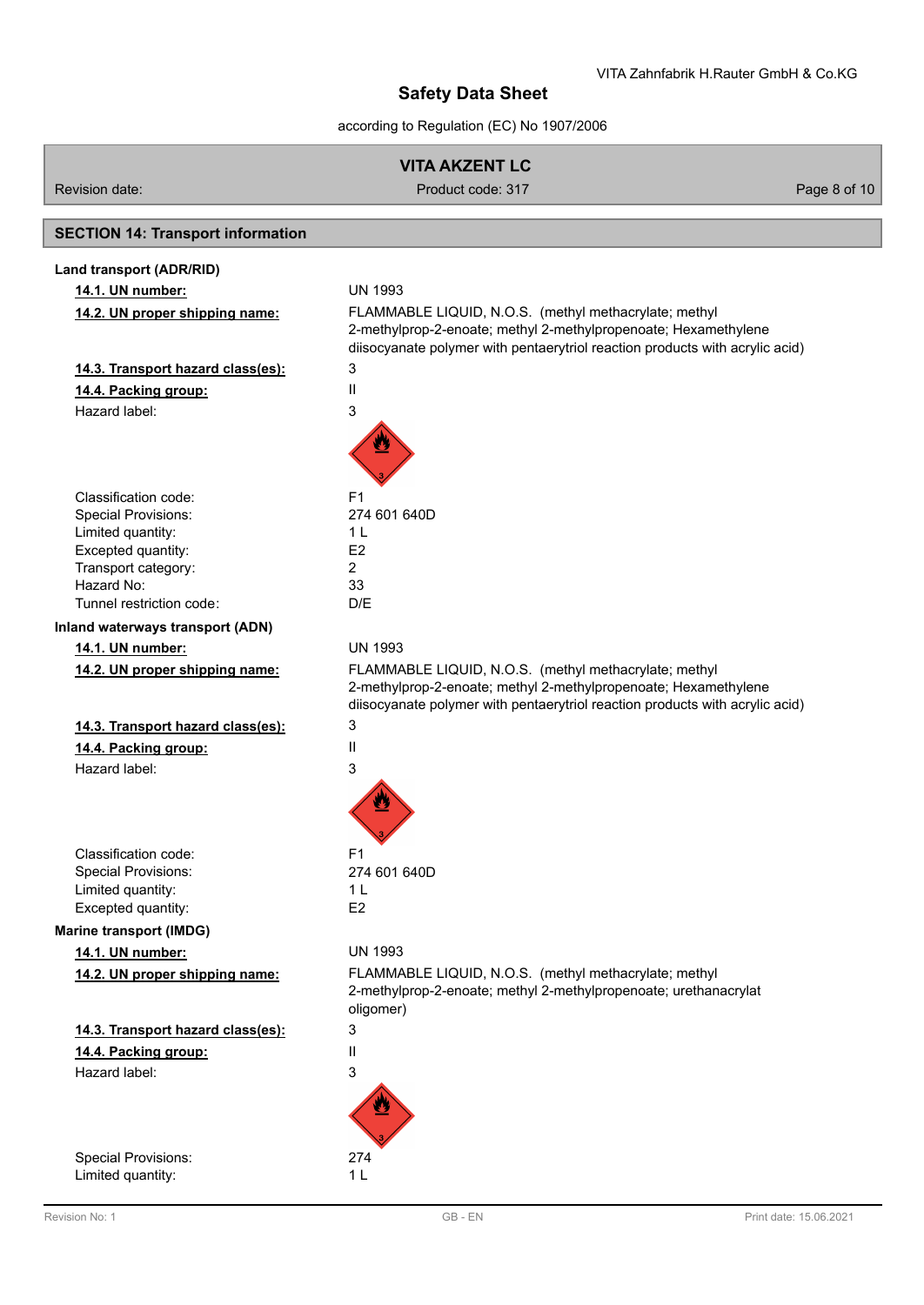## according to Regulation (EC) No 1907/2006

|                                                                                                                                                       | <b>VITA AKZENT LC</b>                                                                                                                  |              |
|-------------------------------------------------------------------------------------------------------------------------------------------------------|----------------------------------------------------------------------------------------------------------------------------------------|--------------|
| Revision date:                                                                                                                                        | Product code: 317                                                                                                                      | Page 9 of 10 |
| Excepted quantity:<br>EmS:                                                                                                                            | E <sub>2</sub><br>$F-E$ , S-E                                                                                                          |              |
| Air transport (ICAO-TI/IATA-DGR)                                                                                                                      |                                                                                                                                        |              |
| 14.1. UN number:                                                                                                                                      | <b>UN 1993</b>                                                                                                                         |              |
| 14.2. UN proper shipping name:                                                                                                                        | FLAMMABLE LIQUID, N.O.S. (methyl methacrylate; methyl<br>2-methylprop-2-enoate; methyl 2-methylpropenoate; urethanacrylat<br>oligomer) |              |
| 14.3. Transport hazard class(es):                                                                                                                     | 3                                                                                                                                      |              |
| 14.4. Packing group:                                                                                                                                  | $\mathbf{I}$                                                                                                                           |              |
| Hazard label:                                                                                                                                         | 3                                                                                                                                      |              |
| <b>Special Provisions:</b>                                                                                                                            | A <sub>3</sub>                                                                                                                         |              |
| Limited quantity Passenger:<br>Passenger LQ:                                                                                                          | 1 <sub>L</sub><br>Y341                                                                                                                 |              |
| Excepted quantity:                                                                                                                                    | E <sub>2</sub>                                                                                                                         |              |
| IATA-packing instructions - Passenger:                                                                                                                | 353                                                                                                                                    |              |
| IATA-max. quantity - Passenger:                                                                                                                       | 5L                                                                                                                                     |              |
| IATA-packing instructions - Cargo:                                                                                                                    | 364<br>60L                                                                                                                             |              |
| IATA-max. quantity - Cargo:<br>14.5. Environmental hazards                                                                                            |                                                                                                                                        |              |
| ENVIRONMENTALLY HAZARDOUS:                                                                                                                            | <b>No</b>                                                                                                                              |              |
| 14.6. Special precautions for user<br>Warning: Combustible liquid.<br>14.7. Maritime transport in bulk according to IMO instruments<br>not applicable |                                                                                                                                        |              |
| <b>SECTION 15: Regulatory information</b>                                                                                                             |                                                                                                                                        |              |
|                                                                                                                                                       | 15.1. Safety, health and environmental regulations/legislation specific for the substance or mixture                                   |              |
| EU regulatory information<br>Restrictions on use (REACH, annex XVII):<br>Entry 3<br>Information according to 2012/18/EU<br>(SEVESO III):              | P5c FLAMMABLE LIQUIDS                                                                                                                  |              |
| National regulatory information                                                                                                                       |                                                                                                                                        |              |
| Employment restrictions:                                                                                                                              | Observe restrictions to employment for juveniles according to the 'juvenile                                                            |              |
| Water hazard class (D):<br>Skin resorption/Sensitization:                                                                                             | work protection guideline' (94/33/EC).<br>3 - highly hazardous to water<br>Causes allergic hypersensitivity reactions.                 |              |
| 15.2. Chemical safety assessment<br><b>CECTION 46: Other information</b>                                                                              | Chemical safety assessments for substances in this mixture were not carried out.                                                       |              |

## **SECTION 16: Other information**

## **Abbreviations and acronyms**

ADR: Accord européen sur le transport des marchandises dangereuses par Route (European Agreement concerning the International Carriage of Dangerous Goods by Road ) IMDG: International Maritime Code for Dangerous Goods